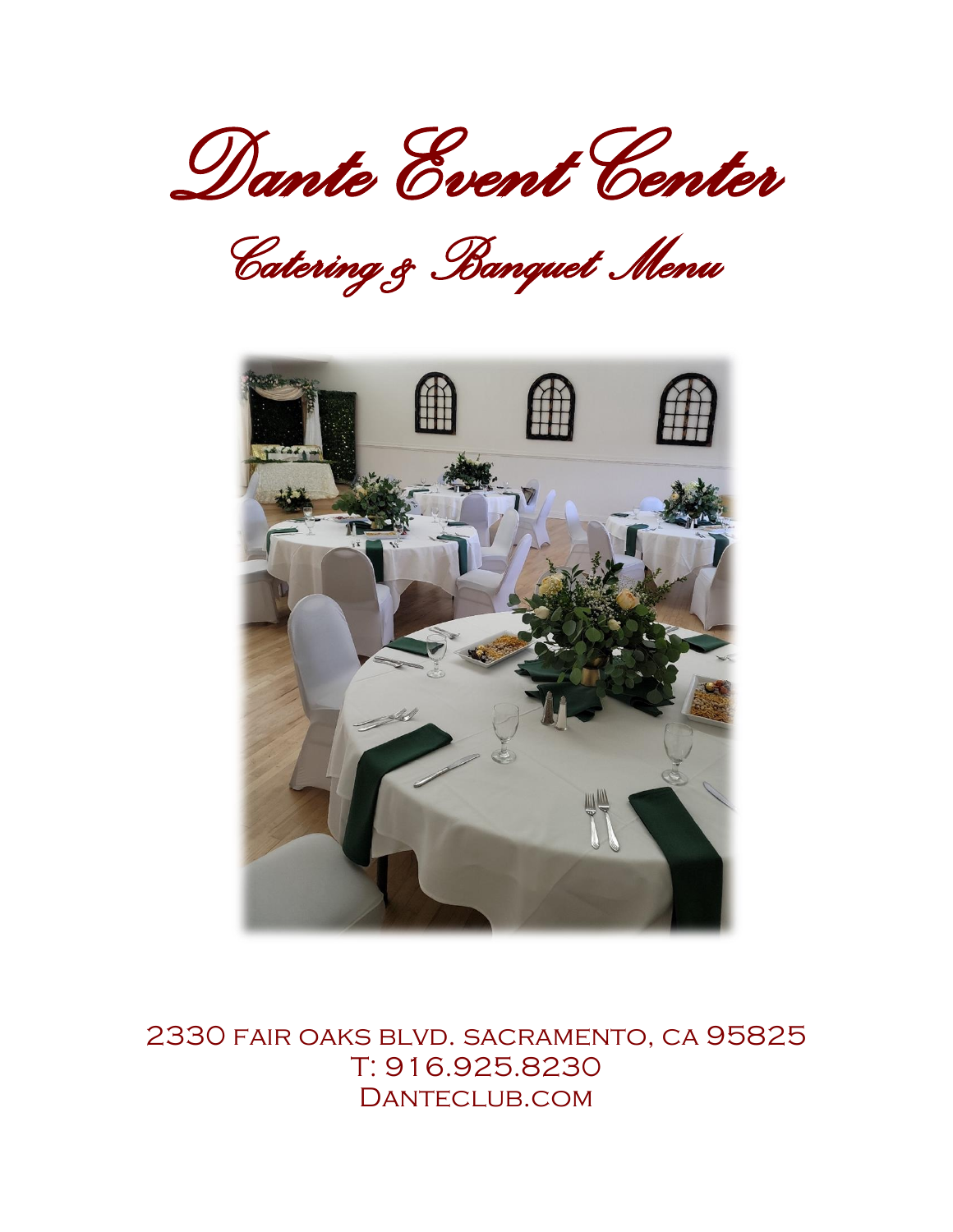*Dante Event Center* 

# Welcome to Sacramento's premier destination for special events and meetings

Whether you are planning a business meeting, wedding, special birthday, or even celebrating a loved one's life, having an assortment of options and true attention to detail can make any occasion from normal run of the mill to the event you were dreaming of. We commit to giving each of our clients the highest level of service with flexibility, assurance and attention to details before, during and after your event. From intimate planning session, on-site services, with different room choices, tasty and customizable catering, as well as audio visual and event coordination services, our highly trained staff with provide anything your event requires.

We look forward to making your dream a reality!

*The Dante Event Center Team*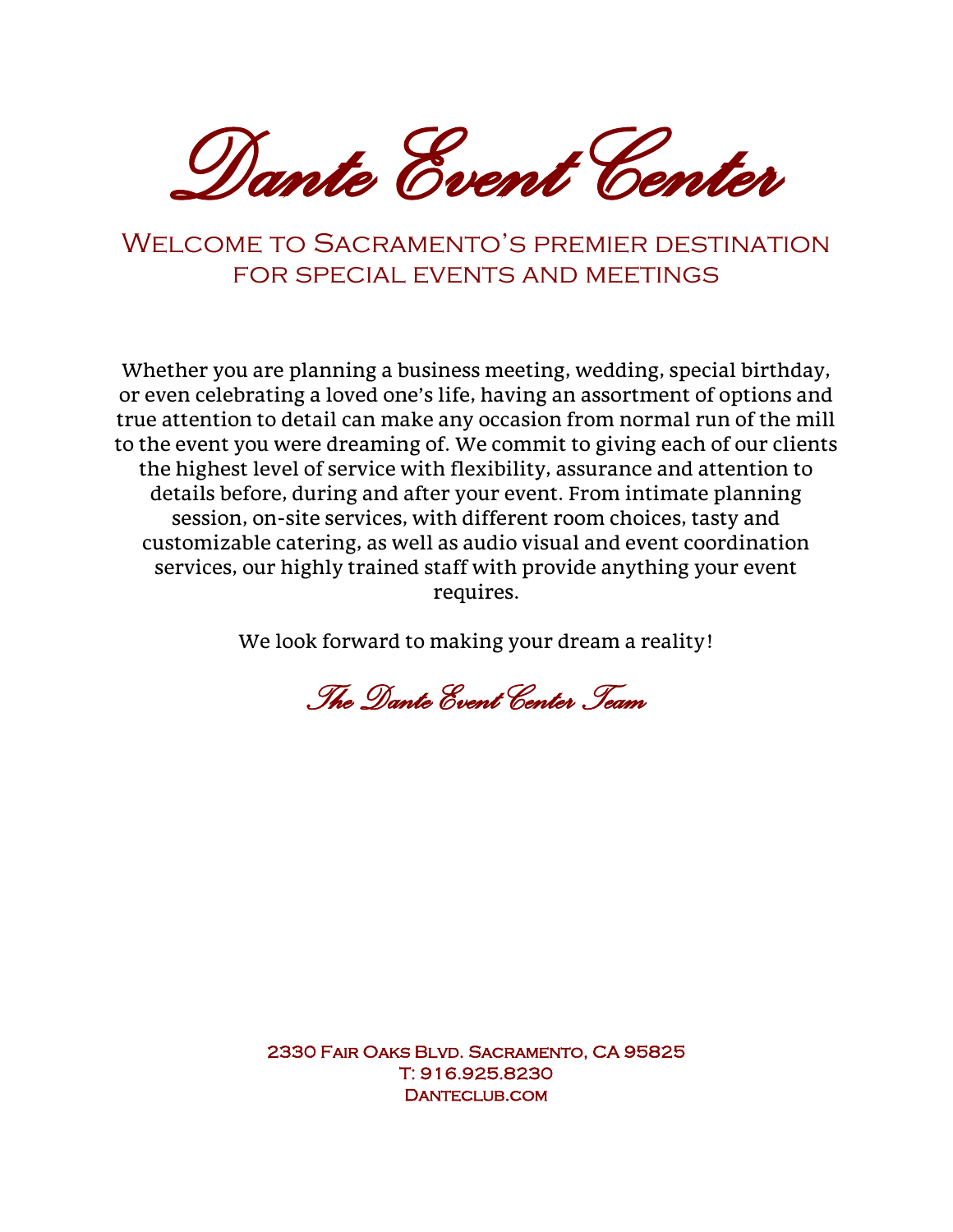*Dante Event Center* 

## Additional information

Food & Beverage, Audio/Visual, and Rental Prices & Services are subject to 21% service charge and 7.75% Sales Tax. All prices subject to change.

The final guaranteed number of guests is due (14) business days prior to the start of your event. Once final guest count is received, it may not be decreased, no refunds will be issued if guest count is not reached day of event. To-go meals will not be issued at the conclusion of the event if guest count is not reached.

Upon final payment with final details, timing of event cannot be changed. In the event that a function begins late, the designated room rental time contracted will be honored, no time extensions will be made day of nor refunds for lost time will be permitted.

Cancellation Policy: Please review signed contract and policies received at time of booking.

No set-up changes will be permitted day of event.

#### FOOD ALLERGY WARNING:

Out kitchen uses eggs, milk, wheat, peanuts, soy (tofu), and tree nuts such as walnuts, almonds, etc. and others in many of our products. While an allergen may not be an ingredients in a specific dish, please be advised that traces of these potential allergens may be present. Please advice the Events Team of any specific food allergies and we will do our best to make substitutions and/or rework your selections to accommodate you needs within means.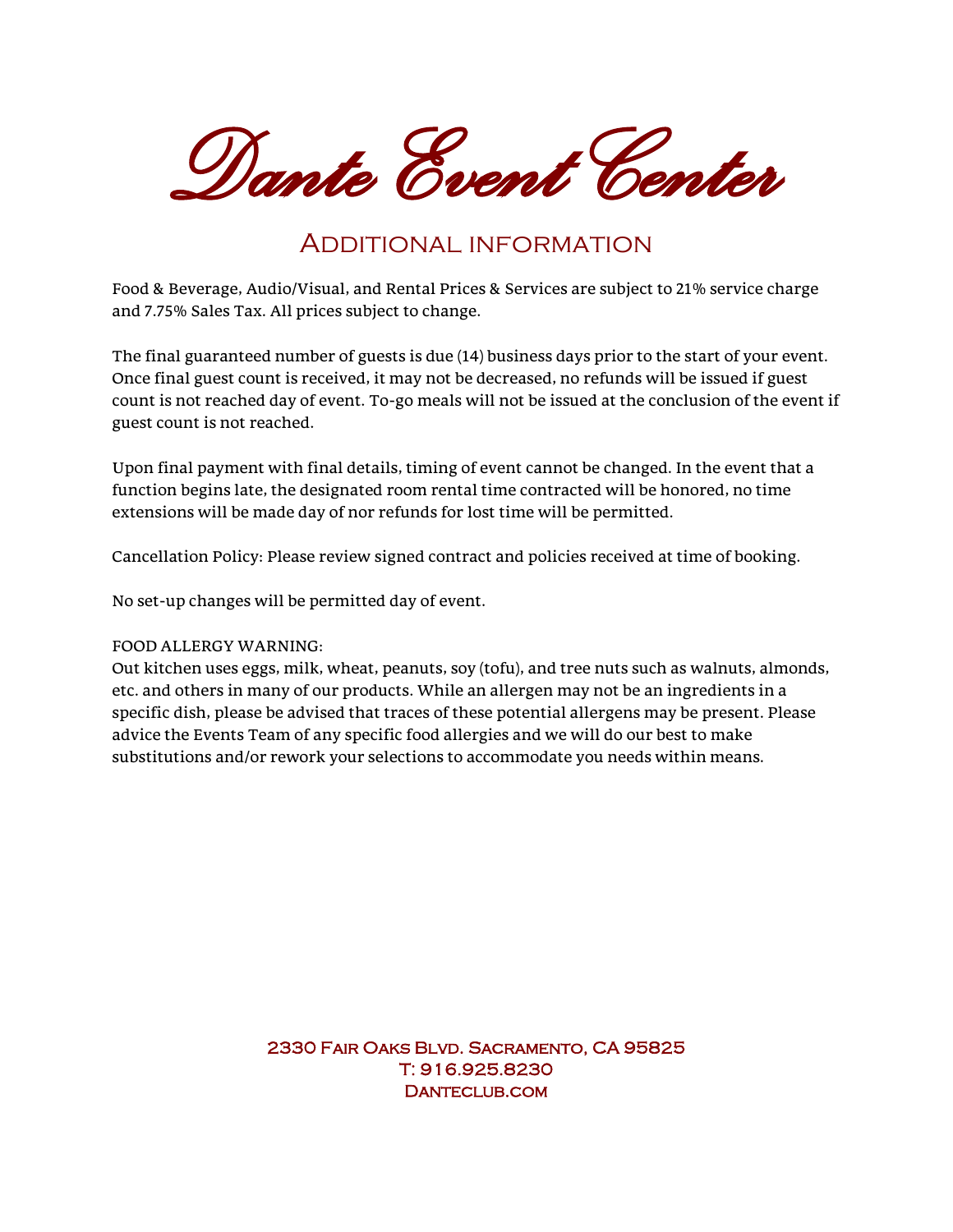*Breakfast*

Minimum of 30 guests. Menus are priced per person. Brunch buffets include coffee and hot tea service.

# *Basic Breakfast (\$16)*

Breakfast Sausage and Bacon Scrambled Eggs (Cheese Optional) Waffles with assorted toppings Breakfast Potatoes Muffins & Croissants

#### *Continental Breakfast Package (\$20)*

Breakfast Sausage and Bacon Denver Scramble or Scrambled Eggs Eggs Benedict Waffles French Toast Breakfast Potatoes Parfaits Scones & Danishes

## *Additional Add Ons:*

Mini Quiche (+\$2 per person) Pancakes (\$3 per person) Bagels with Cream Cheese (\$4 per person) English Muffins with Jelly (\$1.50 per person)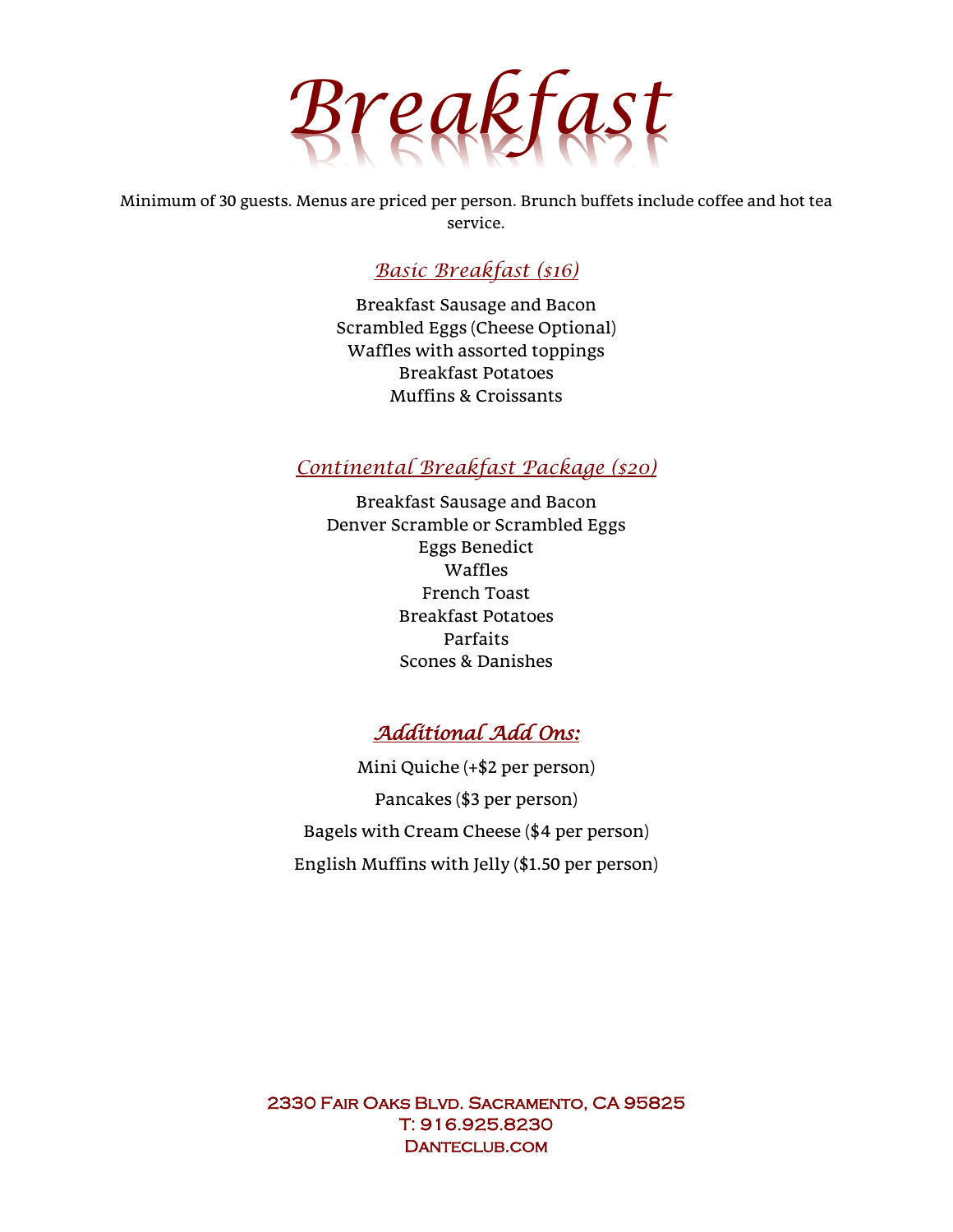

Minimum of 20 guests. Menus are priced per person. All breakfast buffets include assorted jams and jelly, coffee and orange juice

# *Brunch Menu (\$42)*

Assortment of Juices Assortment of fresh pastries, muffins, and croissants Fresh Fruit Display Yogurt With Granola and Honey Scrambled Eggs Bacon And Sausage Breakfast Potatoes French Toast Mixed Green Salad Tuscan Chicken Seasonal Vegetables



Add Eggs Benedict (\$4 per person) Add Salmon Entrée (\$4 per person) Add Mini Quiche (\$4 per person) Add Waffles with Strawberries & Whipped Cream (\$4 Per Person) Add Bagels & Cream Cheese (\$4 per person)

Substitute – Fried Chicken (\$2 per person)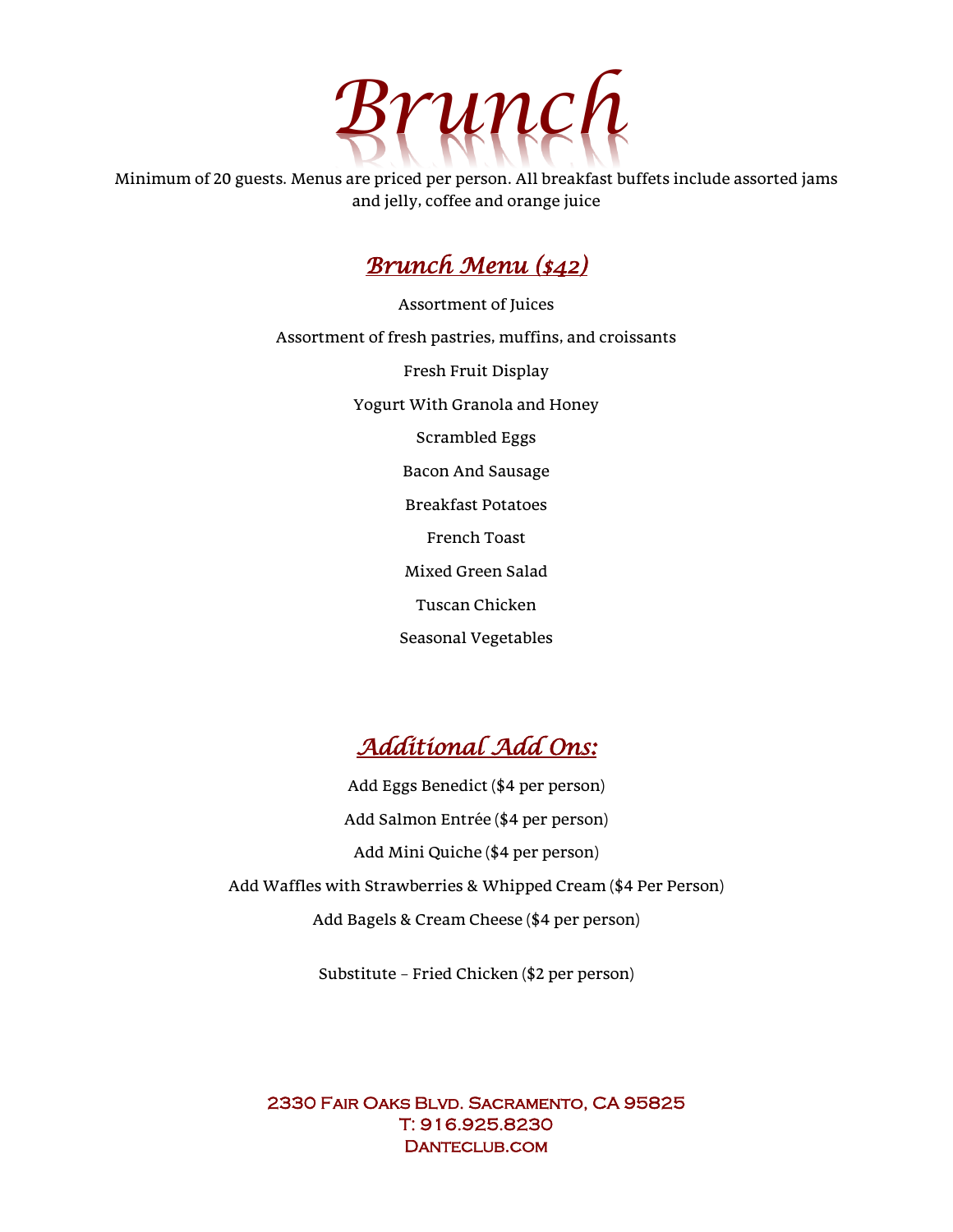

Minimum of 20 guests. Menus are priced per person. Breaks include coffee and hot tea service.

#### *Quick Start (\$10)*

Assortment of Pastries and Muffins

*Sweets (\$12)*

Fresh Baked Chocolate Chip or Oatmeal Raisin Cookies (both for additional \$1 per person)

Fudge Brownies

Assorted Soft Drinks

## *Mid-Morning Break (\$12)*

Assorted Granola Bars Assorted Fresh whole Fruit (apples, bananas, oranges) Assorted Cheese Platter

## *Healthy Heart (\$14)*

Assorted Artisan Cheese display Fresh Fruit Crudite Platter with Ranch or Hummus

# *Snack Add on Items:*

Assorted Chips (\$3 per person) Bagels with cream cheese (\$3 per person) Pretzels (\$4 per person) Chips with Salsa and Guacamole (\$6 per person)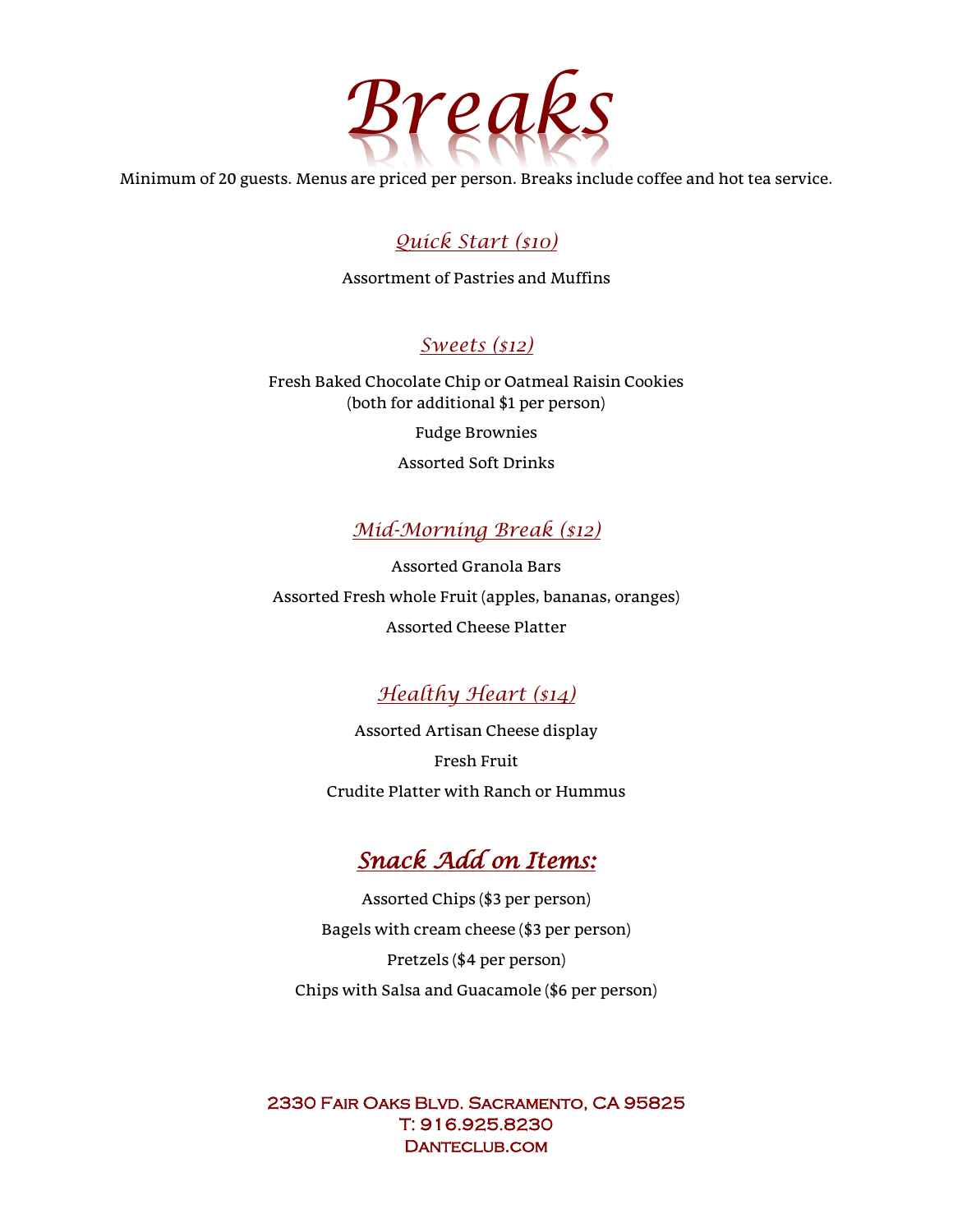

Minimum 20 Guests. All lunch buffets include coffee and hot tea service.

*Build Your Own Sandwiches(\$25)/ Boxed Lunches \$28*

Turkey, Ham and Roast Beef with sliced bread House Salad Assorted Chips Cookies Sodas

*South of The Border(\$26):*

Chicken and Beef Fajitas Sour Cream, Guacamole, Salsa, Pico De Gallo, Cilantro and Chopped Onions Refired Beans Spanish Rice Flour Tortillas Chips and salsa Churros (additional \$2 per person)

#### *Pasta Bar (\$20)*

Classic Caesar Salad Penne Pasta with Alfredo (add chicken for \$2 per Person) Spaghetti with Meat Sauce Tortellini with Pesto Sauce Homemade Garlic Bread

## *Lunch Menu Add-ons*

Assorted Soft Drinks (\$2 per person) Cookie Display (\$2 per person) Dessert Display (\$6 per person) Brownies, Cookies, & Mini Cheesecakes Vanilla or Spumoni Ice Cream (\$1.50 per person) Fruit Display (\$2.50 per person)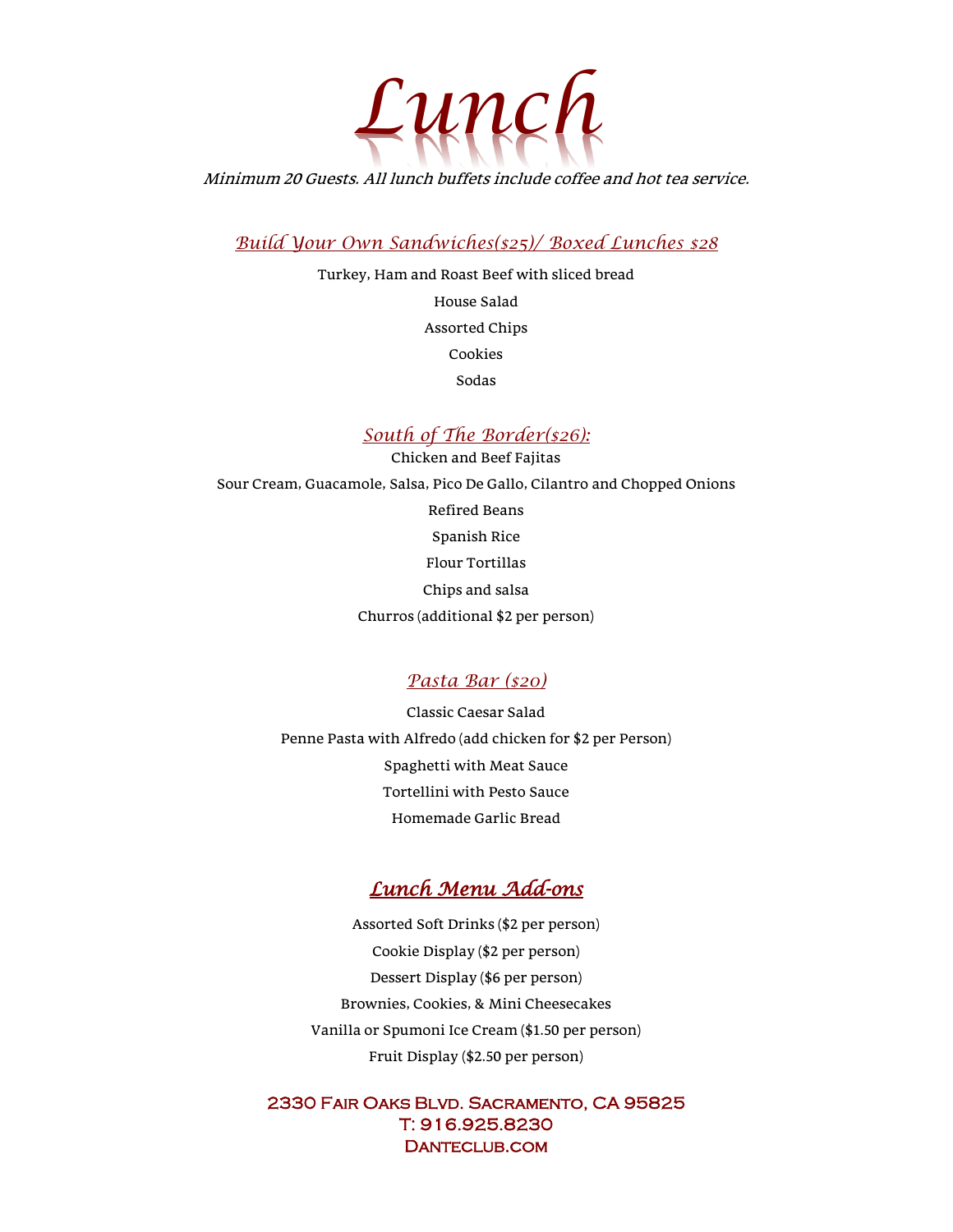

Minimum 25 Guests.

# *Platters*

*Each Serves 25 people*

#### *Domestic and imported cheese display \$150*

Chefs Selection of cheese featuring: Brie, Gorgonzola, Cheddar, Sonoma Jack, goat cheese. Served with crackers and sliced baguette.

#### *Fresh Seasonal Fruit Display \$60*

## *Crudites of Garden Vegetables \$75*

Served with a Buttermilk Ranch Dipping Sauce, Homemade Hummus, and sliced Pita Bread

#### *Antipasto Display \$175*

Salami, Coppa Salami, Marinated olives, Marinated Mushrooms, pepperoncini, artichoke hearts, roasted red peppers, bocconcini mozzarella and sliced crostini

#### *Charcuterie Board \$200*

Seasonal Accoutrements

## *Passed Hors Oeuvres*

*Priced Per Person*

Tomato Bruschetta Crostini \$3 Potstickers \$2 Vegetarian Spring Rolls \$2 Red Pepper Arancini \$2 Pulled pork sliders \$3 Mini Beef Sliders \$3 Coconut Shrimp \$3 Crab Cakes \$3 Korean Style Meatballs \$3 Wild Mushroom Tartlets \$3 Vegan Samosas \$4 Bacon Wrapped Scallops \$4 Beef Satay \$4 Grilled Chicken Skewers with Peanut Sauce \$4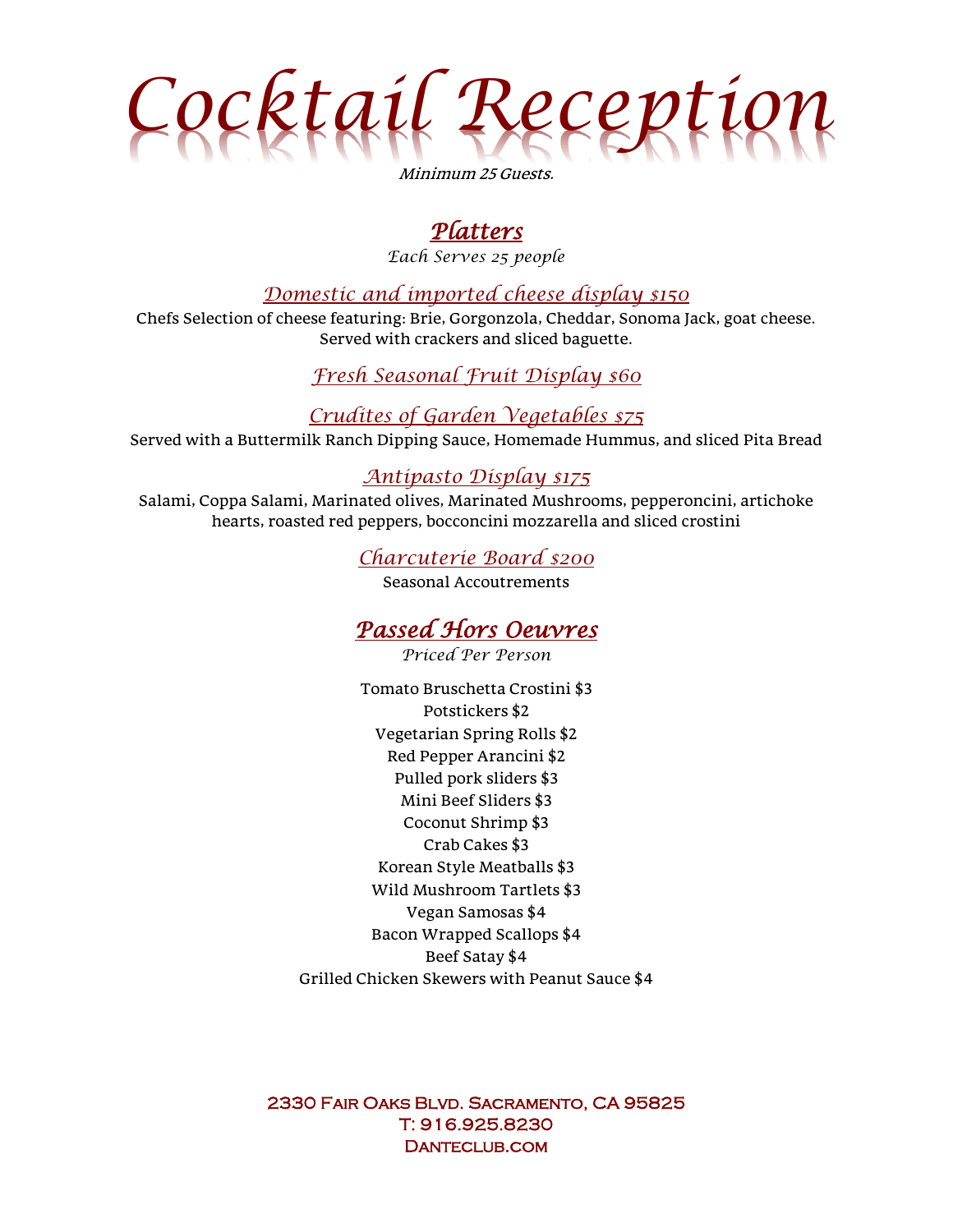# *Full Banquet*

Minimum 30 Guests. Meals priced per person. All banquet meals include coffee, iced tea and hot tea service.

#### *Naples Package - Buffet \$30 / Plated \$34*

Select 1 Passed Hors d' oeuvre or Fresh Fruit Display Choice of 1 salad or Soup Choice of 1 starch Choice of 2 Entrees Seasonal vegetables Dinner Rolls and Butter

#### *Milan Package - Buffet \$36 / Plated \$40*

Select 2 Passed Hors d'oeuvre or 1 Passed Hors d'oeuvre and Fresh Fruit Display Choice of 1 Salad or Soup Choice of 2 Starches Choice of 2 Entrees Seasonal Vegetables Dinner Rolls and Butter

*Rome Package - Buffet \$40 / Plated \$44* 

Select 3 Passed Hors d'oeuvre

Or

2 Passed Hors d'oeuvre and Fresh Fruit Display Choice of 2 Salads or Soups Choice of 2 Starches Choice of 3 Entrees Seasonal Vegetables Dinner Rolls and Butter

\*Can substitute entrée or add Carving Station Item for Additional Cost.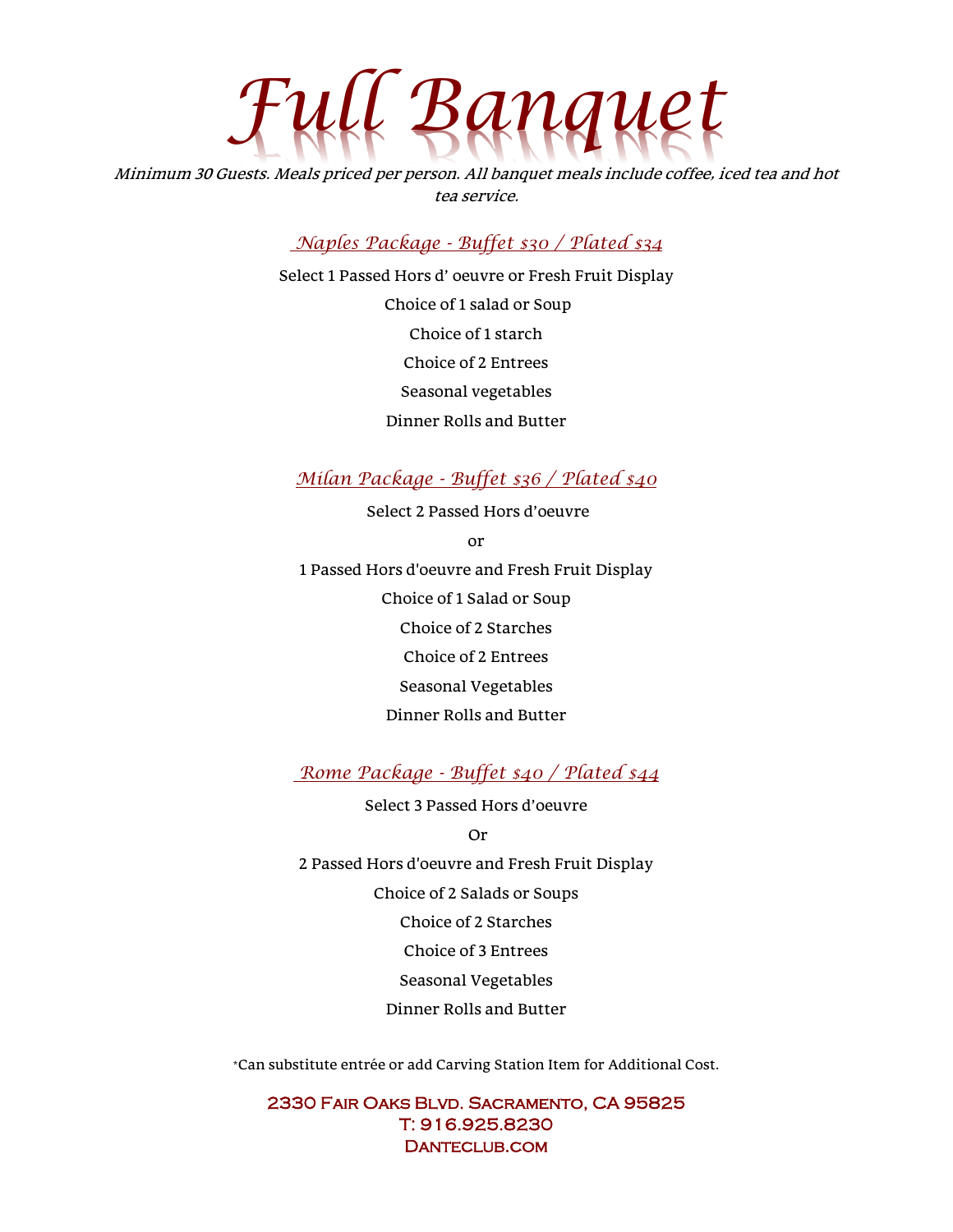# *Full Banquet*

Client may add additional options to package, prices are listed per person.

## *Hors D'Oeuvres*

Tomato Bruschetta Crostini \$3 Wild Mushroom Tartlets \$3 Potstickers \$2 Vegetarian Spring Rolls \$2 Red Pepper Arancini \$2 Pulled Pork Sliders \$3 Mini Beef Sliders \$3 Coconut Shrimp \$3 Crab Cakes \$3 Korean Style Meatballs \$3 Crunchy Eggplant Bites with Marinara \$3 Vegan Samosas (+\$1 per person) \$4 Grilled Chicken Skewers with Peanut Sauce \$4 Beef Satay Skewers with Peanut Sauce \$4 Bacon Wrapped Scallops (+\$1 per person) \$4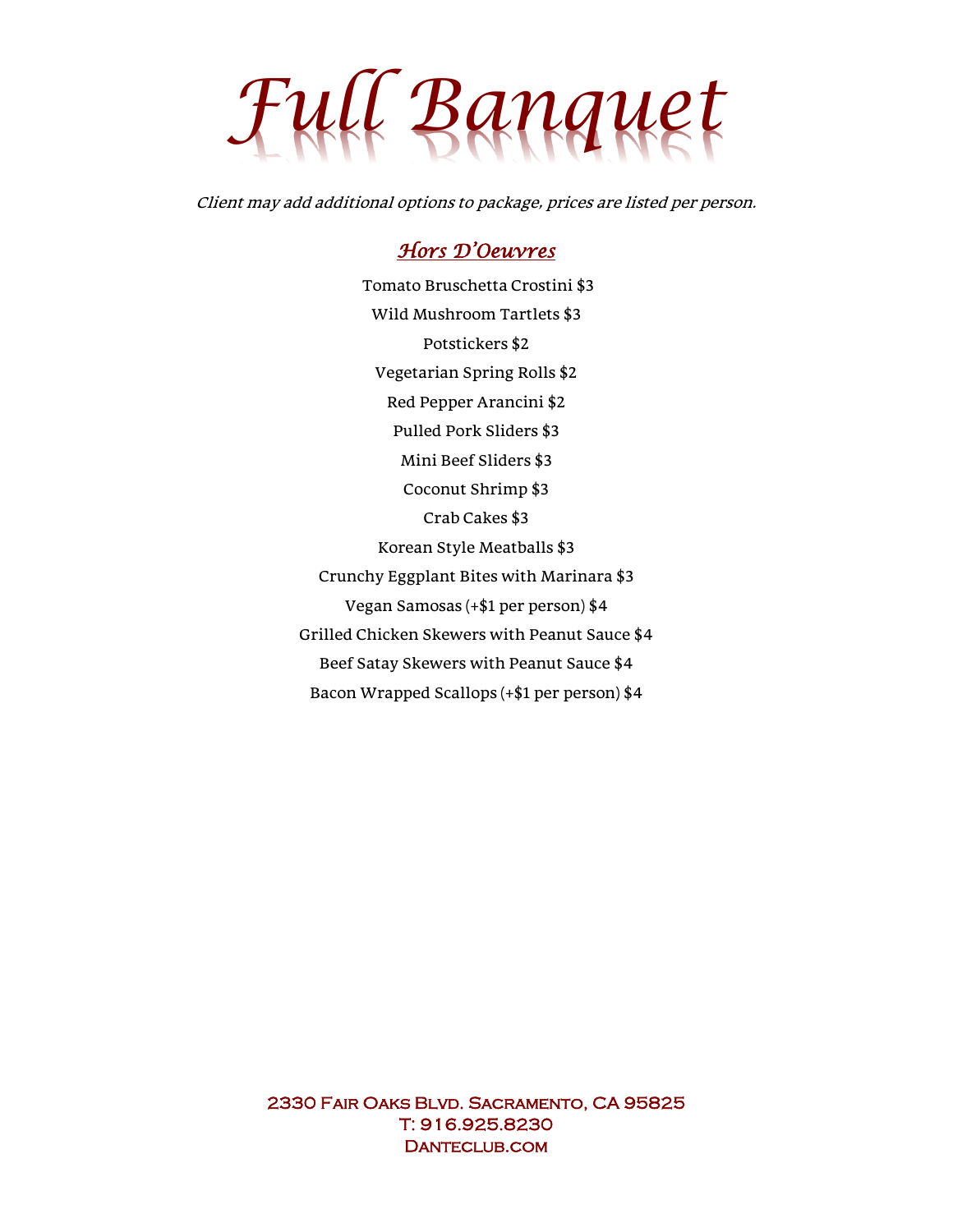

#### *Salads*

Classic Caesar Salad Romaine Hearts, parmesan, croutons and Caesar dressing

Dante House Salad Baby Greens, Tomatoes, Red Onion, Cucumber and Croutons with Champagne Vinaigrette

> Caprese Salad Roma tomatoes, fresh mozzarella, basil, olive oil and balsamic glaze

Greek Salad Romaine lettuce, kalamata olives, cucumber, red onion, cherry tomato, feta and red wine vinaigrette

> Spinach Mandarin Salad Cranberries, red onion, almonds, feta and citrus vinaigrette

Raspberry Mixed Green Salad Mixed greens, blue cheese crumbles, candy pecans, fuji apples and Raspberry vinaigrette

Tortellini Pasta Salad Cherry Tomatoes, artichoke Hearts, sundried tomatoes and pesto vinaigrette

#### *Starches*

Garlic Mashed Potatoes Herb Roasted Red Potatoes Roasted Fingerling Potatoes Au gratin Potatoes (+\$2.00 per person) Rice Pilaf White Rice Fried Rice Penne Pasta with Alfredo/Pesto Sauce

Rigatoni Pasta with Marinara Sauce

## *Soups*

Cream of Mushroom Soup Tomato Basil Soup Italian Lentil Soup Butternut Squash Soup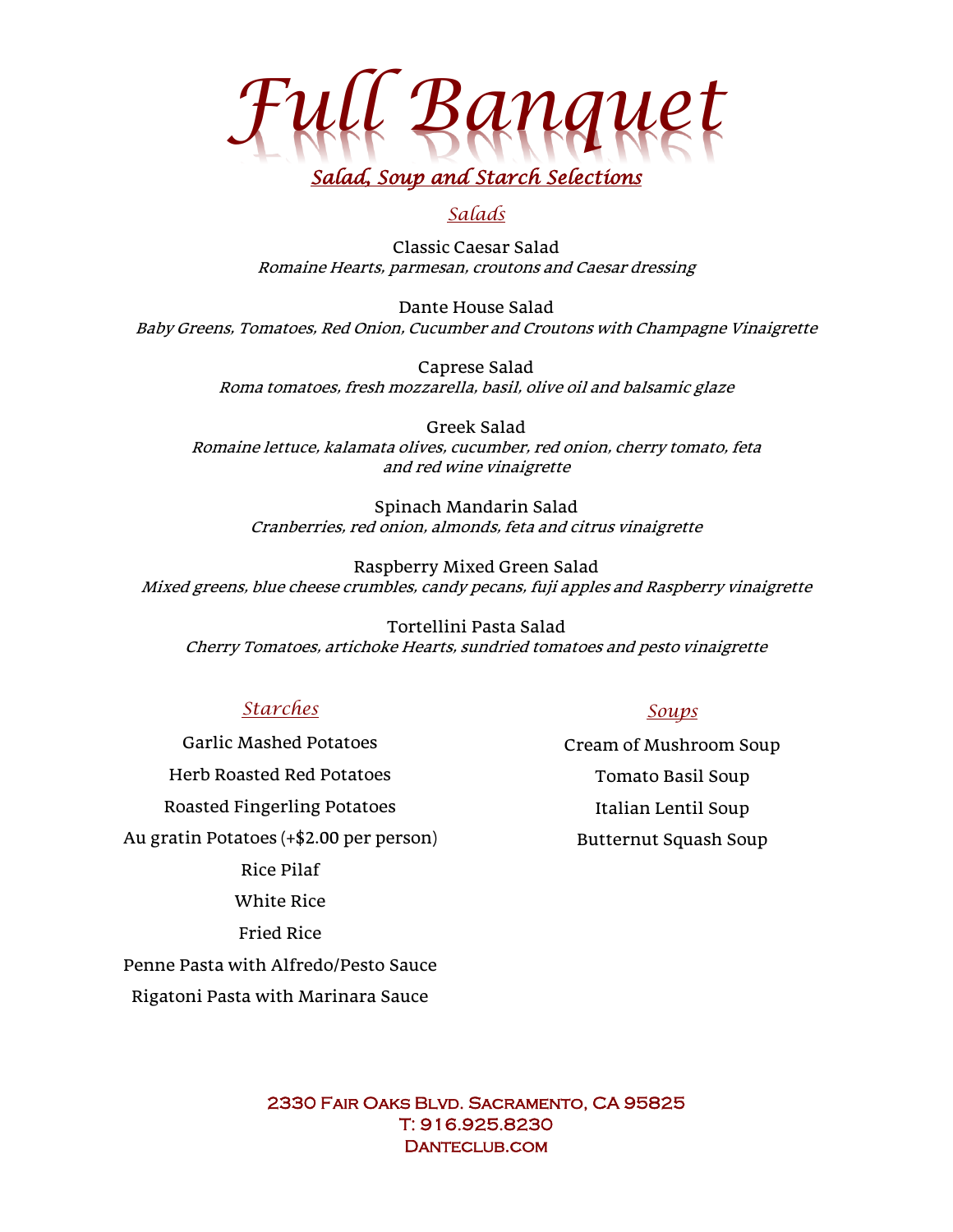*Full Banquet*

#### *Entrée Selections*

*Pork*  Slow Roasted Pork Loin with an Apple Mustard Sauce

Herb Roasted Pork Loin with Cranberry Demi Sauce

Herb Roasted Pork Loin with Tuscan Artichoke & Sundried Tomato Cream Sauce

> Pan Seared Pork Chops with a Honey Glaze Sauce

#### *Chicken*

Pan Seared Chicken with an Artichoke and Sundried Tomato Tuscan Cream Sauce

Teryaki Chicken Thighs

Herb Roasted Frenched Chicken Breast with a Whole Grain Mustard Herb Chardonnay Cream Sauce (+\$2.00 per person)

Parmesan Crusted Chicken topped with Fresh Mozzarella and served with Marinara Sauce

> Pan Seared Chicken with a Mushroom Marsala Sauce

Chicken Piccata with a Citrus Beurre Blanc and Capers

#### *Beef*

Slow Roasted Tri Tip with Red Wine Demi Sauce

Grilled New York Strip with a Mushroom Sauce (+\$2.00 per person)

Braised Short ribs with a Red Wine Gravy (+\$2.00 per person)

> Grilled Filet Mignon with a Garlic Herb compound Butter (+\$2.00 per person)

*Fish*  Baked Salmon with a Brown Sugar & Lemon Butter Sauce

> Pan Seared Salmon Piccata with a Citrus Beurre Blanc

Tilapia with a Mango Salsa

Pan Seared Halibut with a Tomato Relish and Beurre Blanc (+\$4.00 per person)

Blackened Mahi with Pineapple Salsa (+2.00 per person)

#### *Vegetarian*

Pasta Primavera

Cheese or Mushroom Ravioli with Housemade Marinara Sauce

Butternut Squash Ravioli with Citrus Beurre Blanc Sauce

> Eggplant Parmesan with Housemade Marinara Sauce and topped with Fresh Mozzarella

Vegetarian Wellington with Roasted Red Pepper Coulis (+ \$3 per person)

#### *Carving Station Upgrade*

Slow Roasted Herb Crusted Prime Rib (+\$4.00 per person)

Roasted Maple Ham (+\$3.00 per person)

Roasted Turkey (+\$4.00 per person)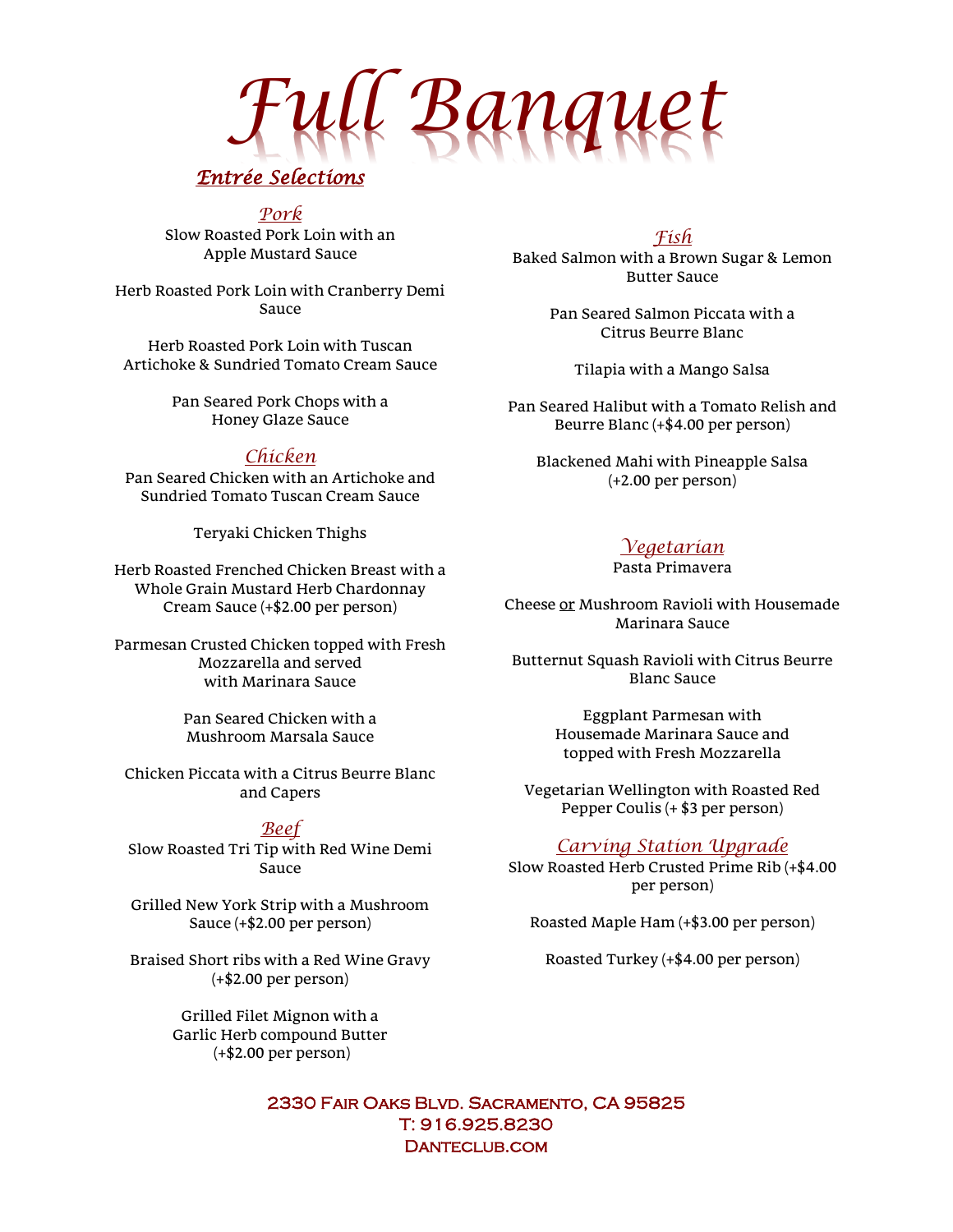

Minimum 30 Guests. All buffet meals include coffee, iced tea and hot tea service.

## *Lasagna/Baked Ziti Night \$18*

Salad (1) Seasonal Vegetables Choice of: Meat or Vegetarian Lasagna or Meat or Cheese Baked Ziti Dinner Rolls with Sweet Butter Choice of Dessert (1)

#### *Standard Italian Meal \$24*

Choice of Salad (1) Choice of Pasta (1) Seasonal Vegetables Choice of Protein (1) Dinners Roll with Sweet Butter Choice of Dessert (1)

## *Premium Italian Meal \$32*

Choice of Salad (1) Choice of Pasta (1) Seasonal Vegetable Choice of Protein (2) Dinner Rolls & Butter Choice of Dessert (1)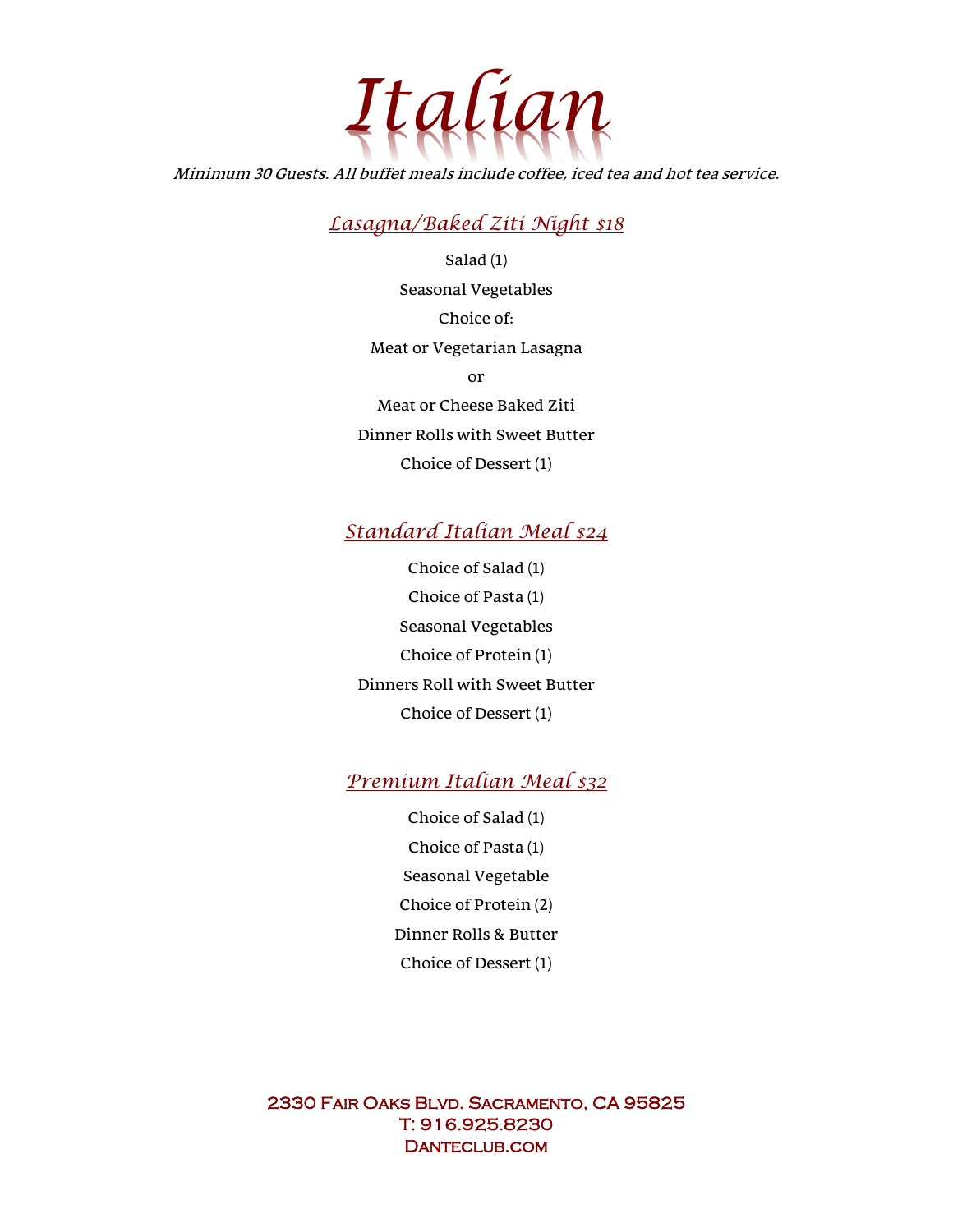

*Salad Choices:*

Classic Caesar Salad Organic Mixed Green Salad Italian Chop Salad Tortellini Pasta Salad (+\$2.00 per person)

## *Pasta Choices:*

Penne with Marinara Sauce Penne with Creamy Pesto Sauce Baked Ziti Linguini with Alfredo Sauce Linguine with Clams (+ \$5.00 per person) Rigatoni with Bolognese (+\$2.00 per person) Risotto (Choice of Mushroom, Asparagus or Parmesan)

#### *Protein Choices:*

Chicken Parmesan Chicken Cacciatore Chicken Marsala Veal Parmesan (+\$3.00 per person) Calabrese Sausage with Trio of Peppers and Onions Italian Herb Marinated New York Steak Herb Crusted Pork Loin with Tuscan Sauce

#### *Dessert Choices:*

Vanilla Panna Cotta Cannoli Spumoni Ice Cream Tiramisu (+\$1.00)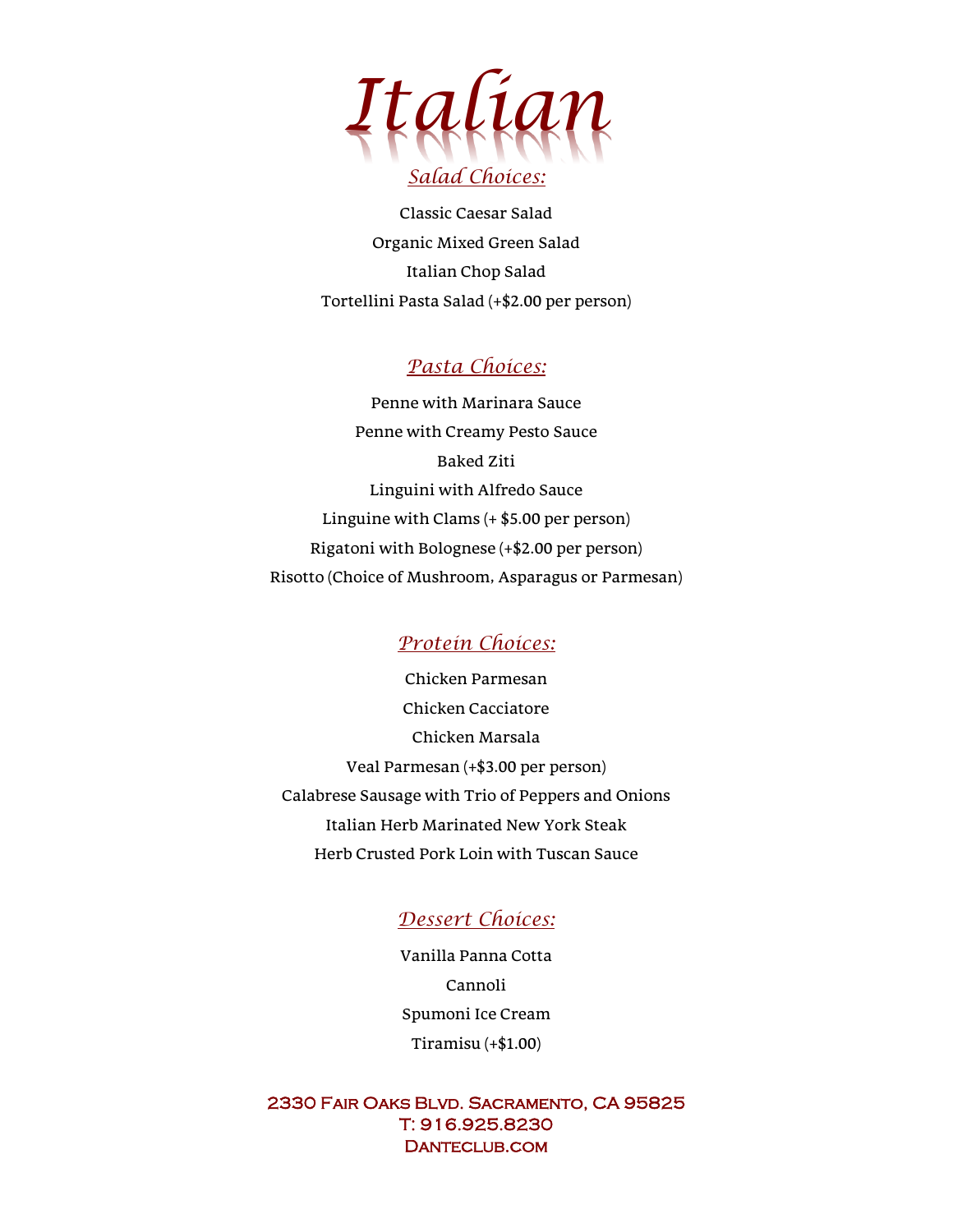

Minimum 30 Guests. All buffet meals include coffee, iced tea and hot tea service.

#### *Fajita Night Package: (\$26)*

Chicken and Beef Fajitas Sour Cream, Guacamole, Salsa Verde, Pico De Gallo, Cilantro, Chopped Onions Refired Beans Spanish Rice Flour Tortillas Chips and salsa Churros (additional \$2 per person)

## *Fiesta Night Package (\$34)*

Street Corn Salad Spanish Red Rice Refried Beans or Pino Beans Carnitas Carne Asada Al Pastor with Roasted Pineapple Flour or Corn Tortillas Sour Cream, Guacamole, Salsa Verde, Pico De Gallo, Cilantro and Chopped Onions Churros (additional \$2 per person)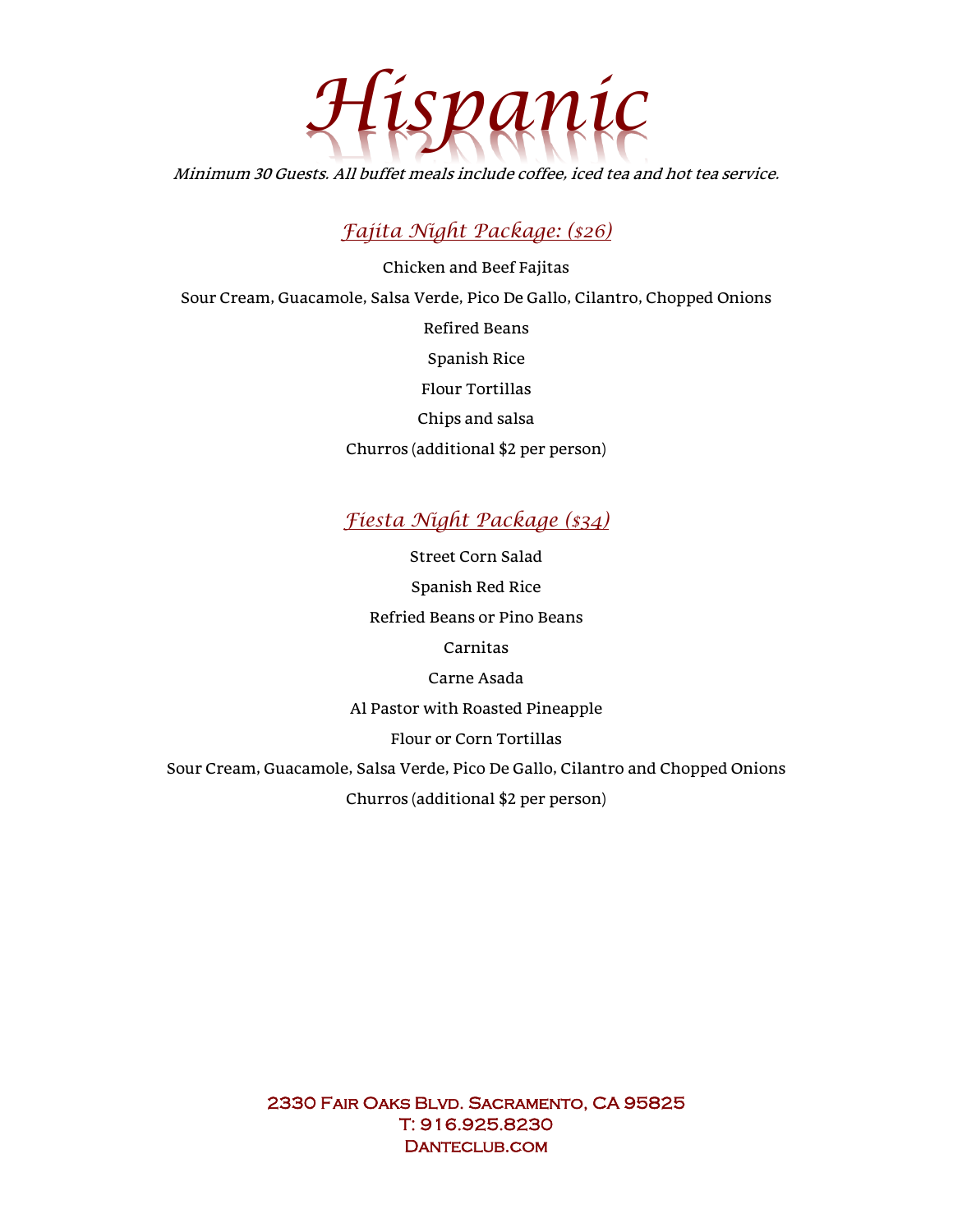*Rehearsal & Bar*

Minimum 20 Guests. All rehearsal and bar menus include coffee, iced tea, and hot tea service.

#### *Fajita Bar (\$26):*

Chicken and Beef Fajitas Sour Cream, Guacamole, Salsa Verde, Pico De Gallo, Cilantro, Chopped Onions Refired Beans Spanish Rice Flour Tortillas Chips and salsa Churros (additional \$2 per person)

#### *Pasta Bar (\$20)*

Classic Caesar Salad Penne Pasta with Alfredo (add chicken for \$2 per Person) Spaghetti with Meat Sauce Tortellini with Pesto Sauce Homemade Garlic Bread

#### *Backyard BBQ (\$26):*

Cornbread Potato Salad Coleslaw BBQ Baked Beans Mac & Cheese Grilled BBQ Chicken Pulled Pork

#### *Slider Bar Buffet(\$22 per person)*

French Fries Sweet Potato Fries Garlic Parmesan Fries BBQ Baked Beans Mini Beef Patty Sliders Pulled Pork Sliders Fried Chicken OR Spicy Chicken Sliders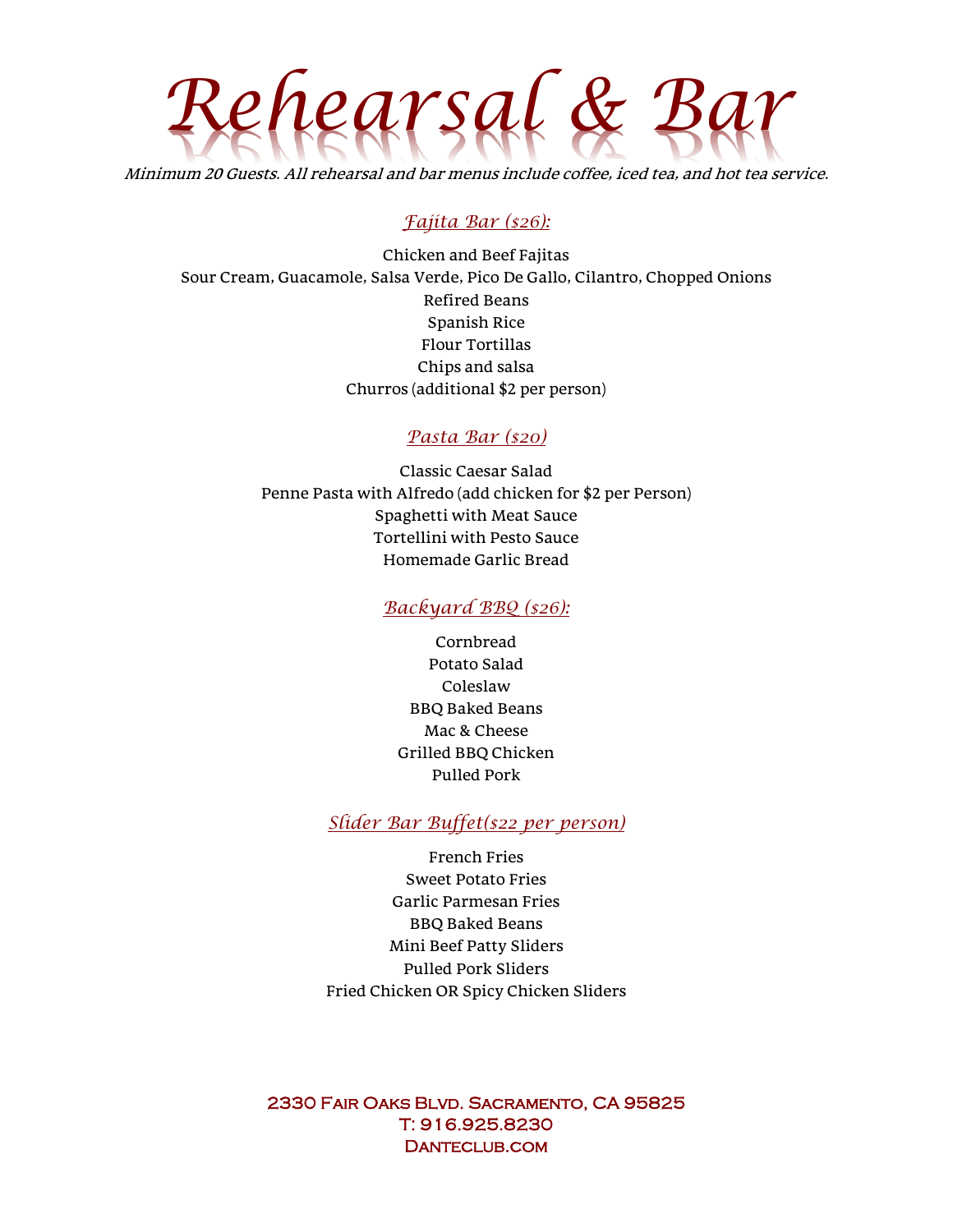# *After Hours*

Minimum 30 Guests. Priced per person. All after hours bars include coffee, iced tea and hot tea service.

## *French Fry Bar (\$8)*

Garlic Fries, Sweet Potato Waffle Fries, Beer Battered Onion Rings Toppings: Cheese Sauce, Buttermilk Ranch, BBQ Sauce and Sriracha Mayo

*After Hours Slider Bar (\$8)*

Mini Beef Patty with Caramelized Onion Aioli Pulled Pork with House Made Coleslaw

#### *Nacho Bar (\$6)*

Homemade Tortilla Chips Toppings: Housemade Chili, Nacho Cheese Sauce, Jalapenos, Pico de Gallo, Sour Cream, Salsa

*Ice Cream Sunday Bar (\$8)*

Chocolate or Vanilla Ice Cream Toppings: M&Ms, Oreos, Seasonal Berries, Whipped Cream, Sprinkles, Peanuts, Chocolate Syrup and Caramel Syrup

## *Kids Bar (\$7)*

Chicken Tenders and Fries Toppings: Ranch, Ketchup, BBQ Sauce Also Includes Fruit Salad

## *Cookies & Milk (\$4)*

Freshly Baked Chocolate Chip and Oatmeal Raisin Cookies served with Milk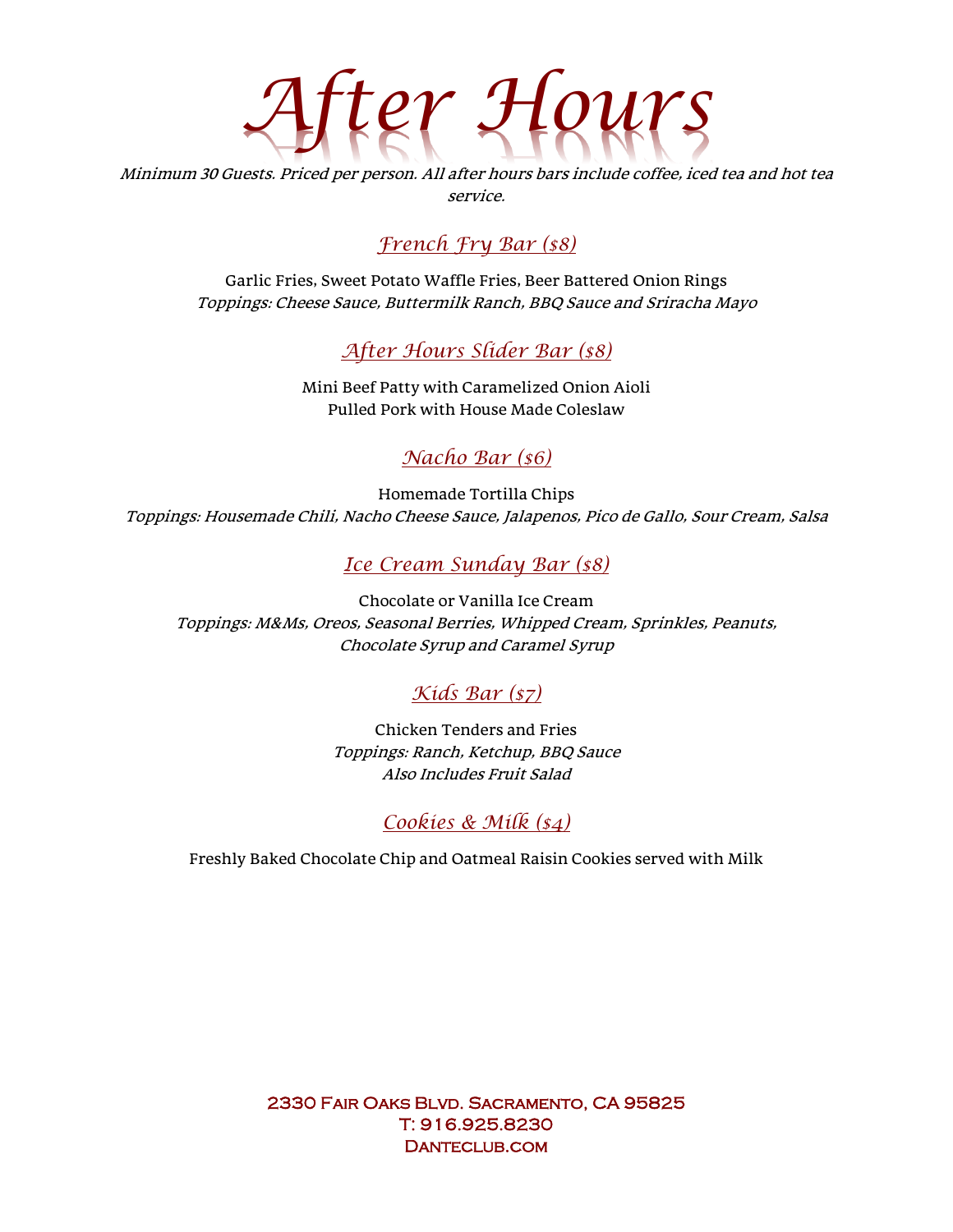

# *Dessert Bar (\$6)*

Brownies, Cookies, Lemon Bars

## *A La Carte*

Housemade Red Velvet Cupcakes \$1.50(mini)/ \$3 (regular) Cheesecake \$4 Peach Cobbler with Vanilla Ice Cream \$6 Cherry Pie \$3 / A la mode \$5 Apple Pie \$3 / A la mode \$5 Cannoli \$4.00 Lemon Bars \$3 Chocolate Ice Cream \$2 Vanilla Ice Cream \$2 Spumoni Ice Cream \$2 Cookies \$2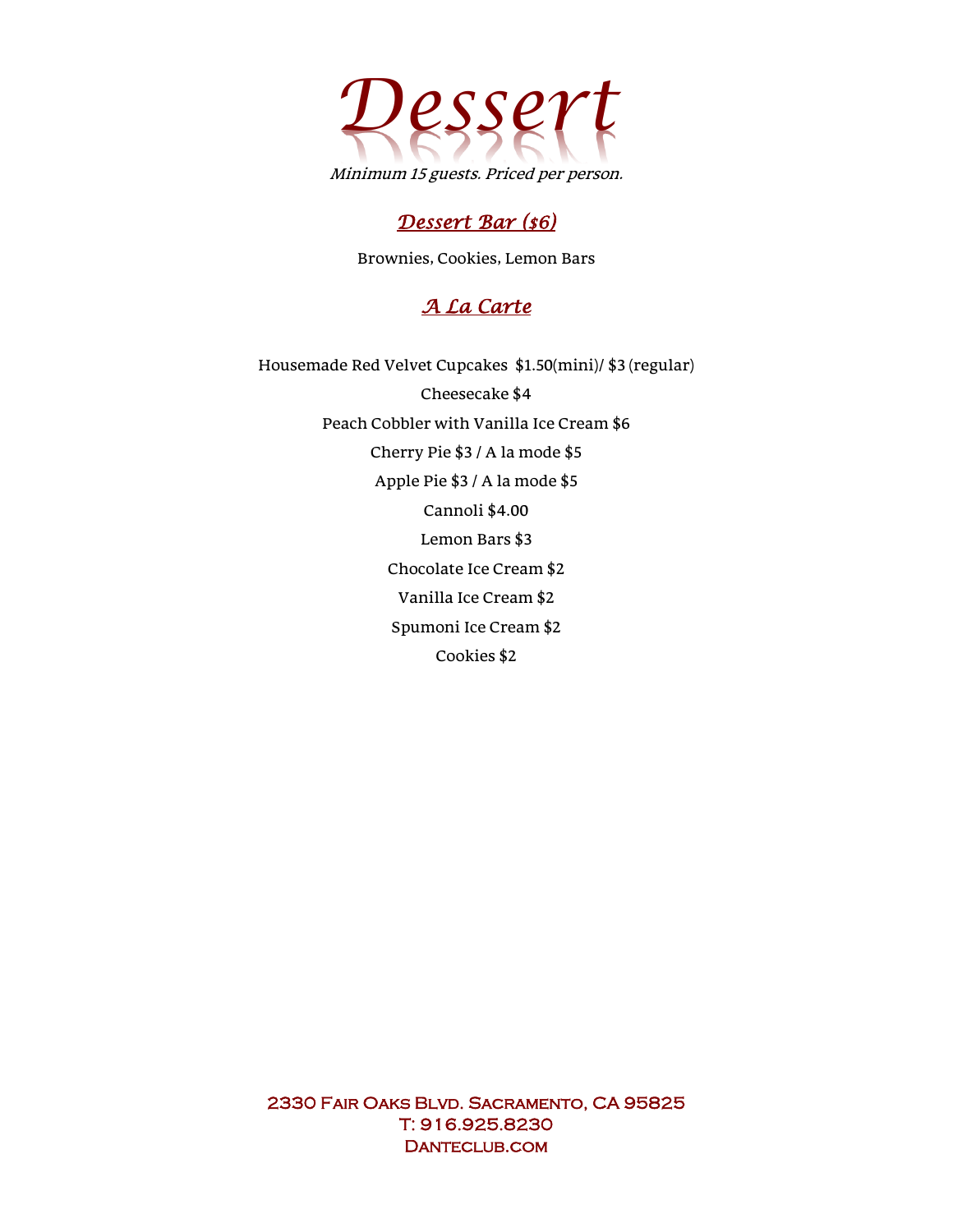# *Beverage Service*

Minimum 20 guests. \$150 Bartending Fee applies for events with up to 200 guests, \$50 added for each additional 50 guests. \$300 bar minimum must be met.

# *Non-Alcoholic Beverage Packages*

## *Basic - \$7*

Assortment of Juices, Iced Tea, Coca-Cola Soft drinks

# *Upgraded Kids - \$10*

Assorted Juices, Iced Tea, Lemonade, Coca-Cola Soft Drinks, Up to 3 Customized Mocktails with garnishes

# *Upgraded Adults - \$15*

Assorted Juices, Iced Tea, Lemonade, Coca-Cola Soft Drinks, Up to 4 Customized Mocktails with garnishes

# *Hosted Bar*

Based on consumption, client pays bar tab at the conclusion of the event. Client may customize what items are available during hosted bar as well as timing of service available. Credit Card or Card Authorization Form will be required at the bar prior to the beginning of event service.

## *Cap Bar*

Client puts down deposit towards bar tab. The guests are allowed to order drinks in open bar manor. Once the deposit limit has been reached, the bar turns into a cash bar and the guests are responsible for their own beverages.

# *Cash Bar*

Guests are responsible for their own beverages. Domestic Beer \$4 Imported Beer \$5 Draft Beer \$6 Wine by the Glass \$7-\$8 Well Mixed Drinks \$6 Call Mixed Drinks \$8 Premium Mixed Drinks \$9+ Two+ Liquor Cocktails \$10+ Top Shelf Specialty Liquors \$14+